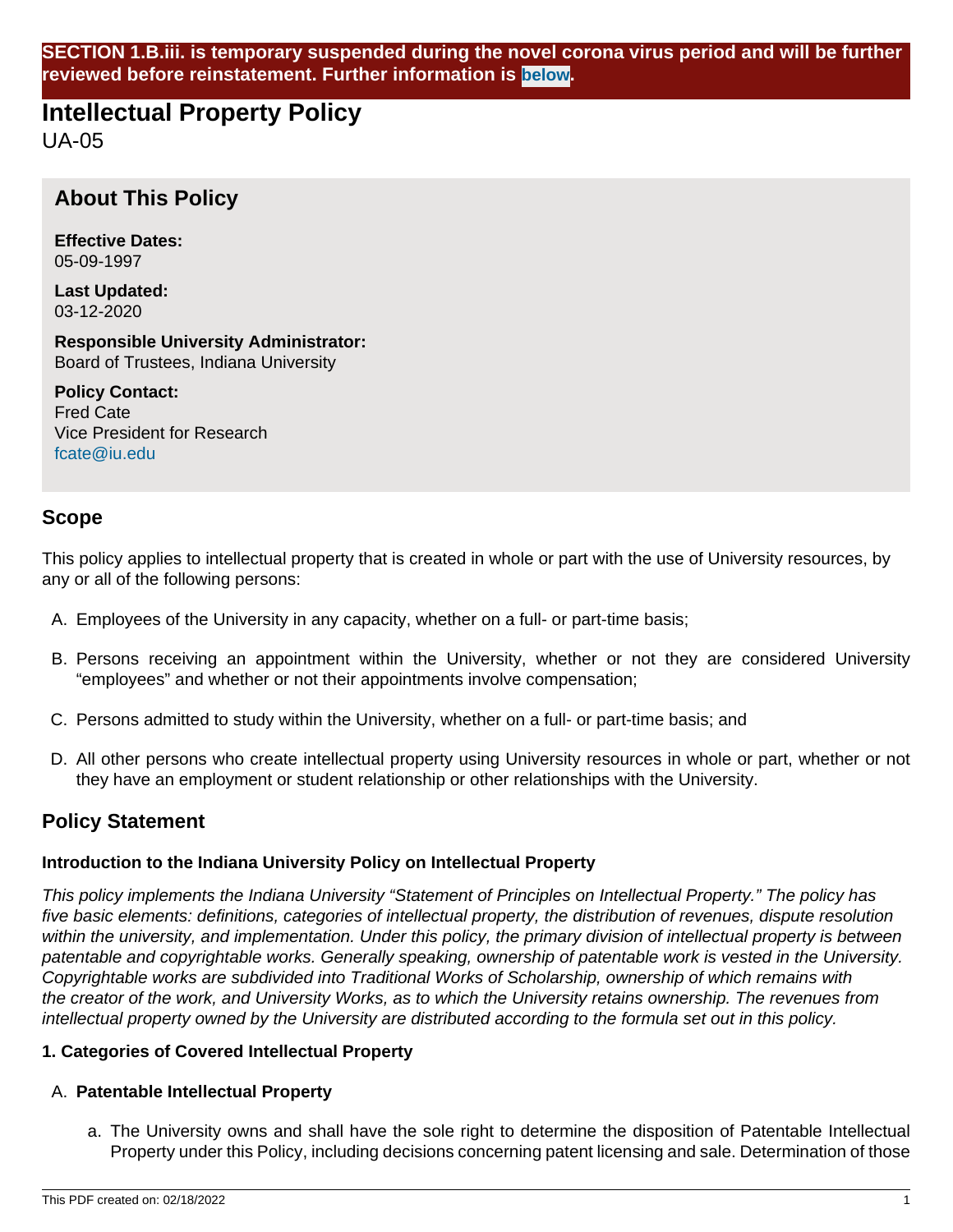dispositions shall take into account the interests of the University, the public, and the Creator, including the Creator's professional or ethical convictions concerning the use of intellectual property.

- b. Upon becoming subject to this policy, Creators will assign and hereby do presently assign all right, title, and interest in Patentable Intellectual Property to the University. Creators shall disclose promptly to IURTC any potentially Patentable Intellectual Property on forms made available by IURTC. IURTC shall report all disclosures to the President, and shall provide to Department Chairs and School Deans quarterly lists of disclosures relevant to their units.
- c. IURTC shall assess all disclosures submitted to it in a timely fashion, normally within sixty days, to determine whether the University should seek patent protection for the intellectual property. IURTC shall promptly notify the Creator of the intellectual property of the results of its assessment.
- d. Distribution of revenues derived from Patentable Intellectual Property shall be distributed to all Creators in accord with the distribution schedule stipulated in Section 2 of this policy, unless legal requirements or contractual agreements require otherwise.

## B. **Traditional Works of Scholarship**

- a. The University shall assert no claims to copyright ownership in or to distribution of revenue from Traditional Works of Scholarship.
- b. The University may use Traditional Works of Scholarship, including Online Instructional Materials, created for ordinary classroom and program use, such as syllabi, assignments, and tests, for administrative purposes, which may include course equivalency assessments for transfer purposes, accreditation agency reviews, and other functions that allow the University to fulfill its responsibilities for accountability.
- <span id="page-1-0"></span>c. If a Creator of Online Instructional Materials leaves the University, he or she hereby grants the University a non-exclusive, royalty-free, worldwide, unlimited license to use the Online Instructional Materials for Online Instruction, including the right to revise such Online Instructional Materials. **Effective 03-12-2020, this section is suspended during the novel corona virus period and will be further reviewed before reinstatement. IU will not assert ownership rights in any and all forms of online instructional materials, including but not limited to class recordings in Kaltura and Zoom, created or used by IU faculty as a result of the temporary suspension of face-to-face classroom teaching due to COVID-19.**

## C. **University Works**

- a. The University owns and retains all rights to use and commercialize University Works. Upon becoming subject to this policy through appointment, hire, admission, or use of University resources, Creators will assign and hereby do presently assign all right, title, and interest in University Works to the University. The University may choose to forego or modify its ownership of a University Work and associated rights, through a written agreement with the Creators of the work.
- b. In the absence of contractual or legal restrictions to the contrary, and with the exceptions noted below, the University grants Creators who are academic appointees or students non-exclusive rights to noncommercial use and distribution of University Works they have authored. Such Creators who leave the University may continue to use such works at another non-profit institution for teaching, research, and other non-commercial purposes. The rights granted Creators under this subsection shall not extend to the following University Works: (a) recordings of performances, presentations, talks, or other educational or extracurricular activities by or involving Creators; or (b) software authored by Creators.
- c. Revisions of University Works
	- a. The University will respect the rights of Creators of University Works in considering and undertaking revisions.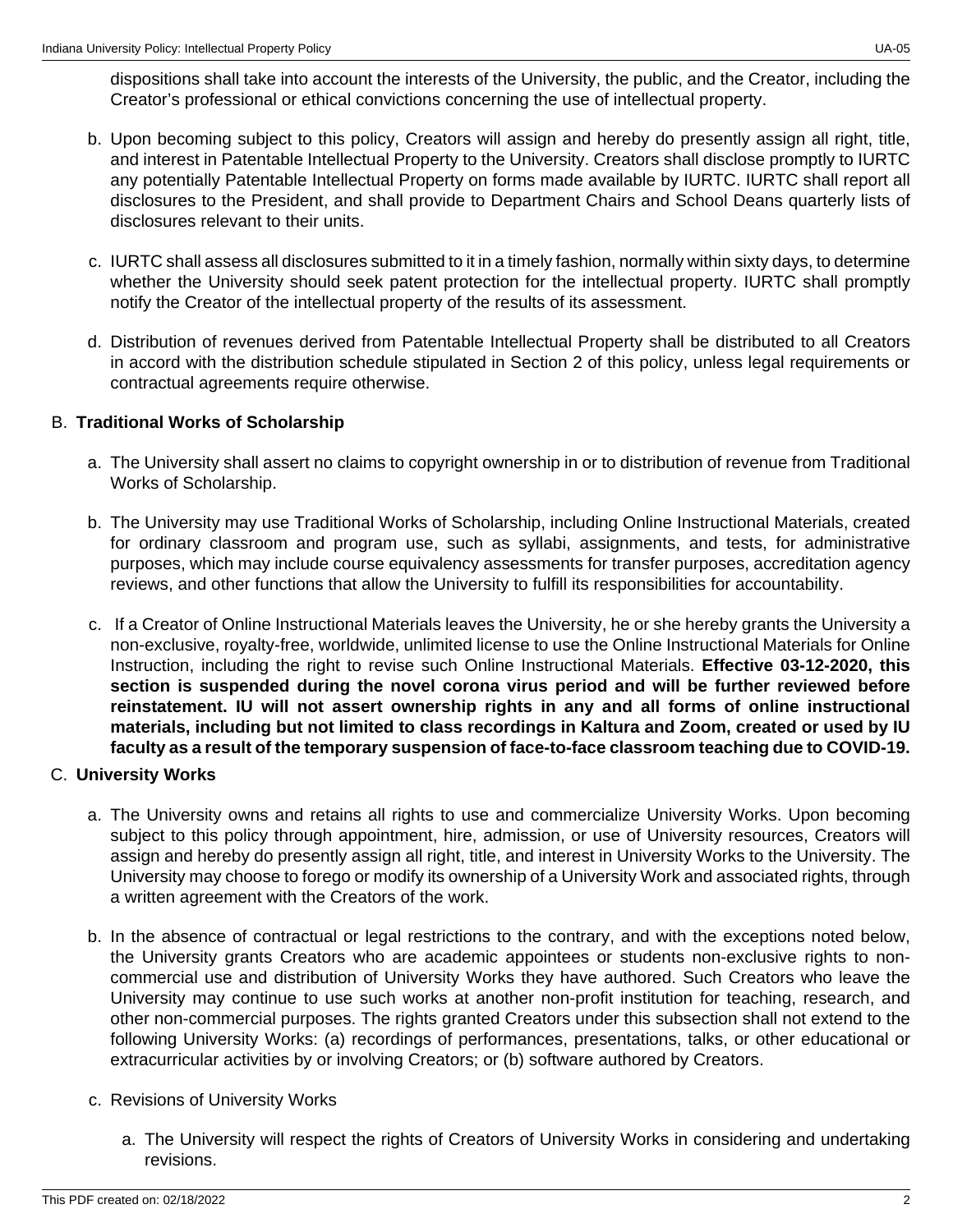- b. The University shall either withdraw obsolete University Works from use or seek revisions.
- c. Creators may initiate a request for withdrawal or revision in order to protect academic integrity.
- d. The University shall offer Creators employed by the University the opportunity to make revisions before requests are made of others.
- e. The University shall in good faith consult Creators no longer employed by the University.
- d. The University shall acknowledge all Creators who have made a substantial contribution to a University Work, unless those individuals request otherwise. Creators may request to have their names removed from works.
- e. Revenue arising from marketing, licensing, and protecting University Works, and from the sale of their copyright or associated rights, shall be distributed to Creators who are academic appointees or students and who have made a substantial contribution to a University Work in accord with the schedule stipulated in Section 2, unless the University and Creators agree otherwise; however, the rights granted under this subsection shall not extend to recordings of performances, presentations, talks, or other educational or extracurricular activities by or involving Creators.
- f. Copyright in University Works is held by the University in the name of the Trustees of Indiana University or, as appropriate, IURTC.
- g. Protection of and Liability for Copyright
	- a. IURTC and the Office of the Vice President and General Counsel, as appropriate, shall investigate allegations of unauthorized use or copyright infringement of University Works, and shall recommend appropriate action. If the University initiates legal action in response to an unauthorized use or infringement, all costs of such action shall be borne by the University, which shall control the action. If IURTC or the University decides not to initiate legal action, the Creators may appeal the decision to the President, whose decision shall be final.
	- b. In the event third parties assert unauthorized use or copyright infringement claims against the University or Creators, relating to a work in which the University has asserted ownership the University shall assume responsibility for the defense and control of any legal action arising from such claims, in accordance with the University's Indemnification Policy.
- h. In the case of all copyrightable University Works, the unit or units of the University that have commissioned the work or provided Exceptional University Support shall file a report with IURTC as to the existence of such University Work and the opinion of the unit(s) as to such University Work's commercial potential. IURTC will assess the commercial potential and determine whether it wishes to manage commercialization of the work and management of the copyright. If IURTC does not deem the work marketable, it shall transfer the management responsibilities back to the commissioning unit(s). In these cases, the unit(s) may undertake management of the copyright, in consultation with the Office of the Vice President and General Counsel, including the granting of non-royalty bearing licenses and other agreements involving permission for use.
- D. **Externally Funded Works** Externally Funded Works shall be considered University Works for all purposes, except that the terms of their respective sponsorship agreements or applicable laws shall take priority over this policy.

## **2. Revenue Distribution**

## A. **Monetary Proceeds**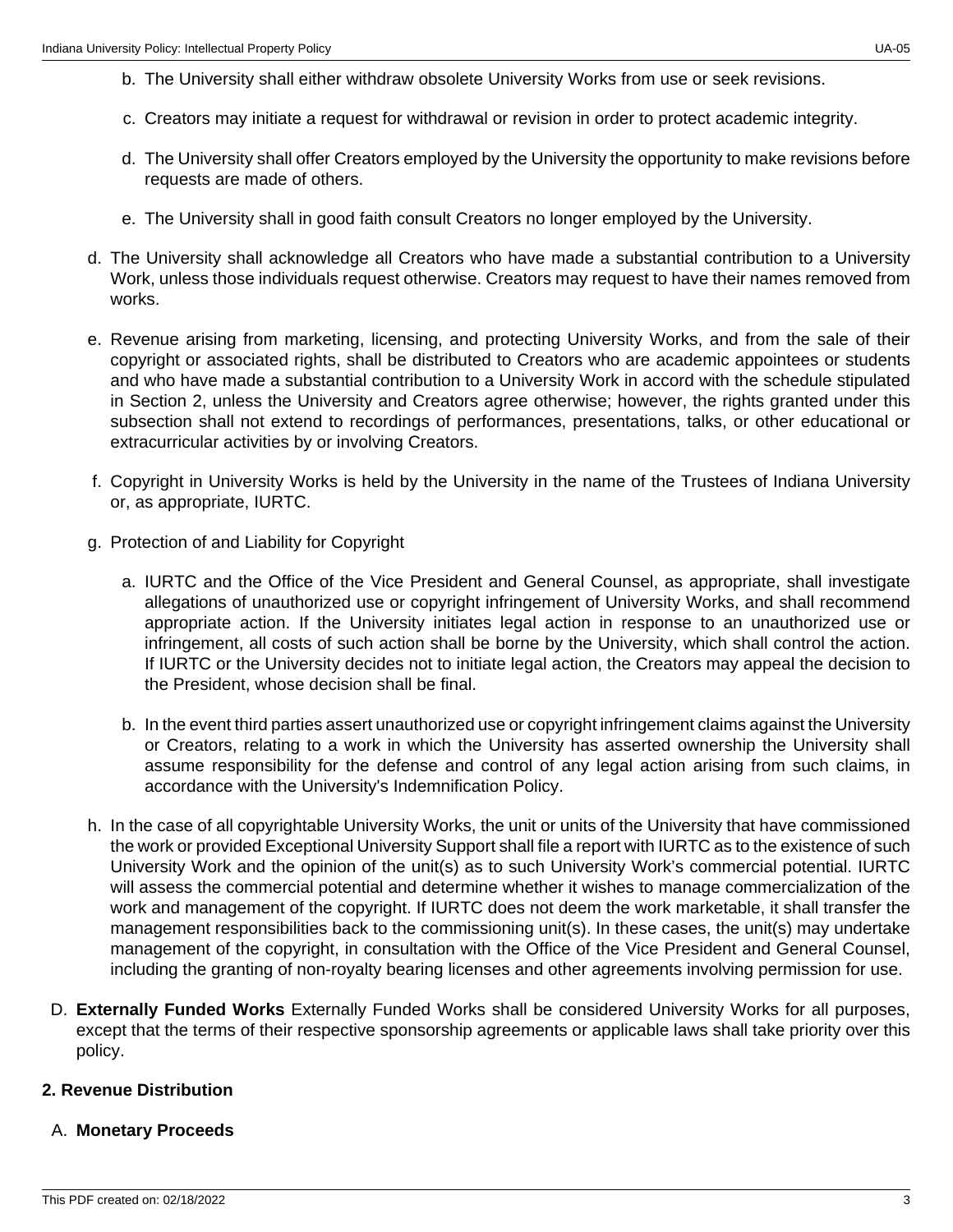- a. All monetary proceeds from the transfer or commercialization of covered applicable intellectual property shall be distributed as follows, unless legal requirements or contractual agreements require otherwise:
	- a. The Creators (or heirs, successors, or assigns), shall receive 35% of Net Revenues arising from the applicable intellectual property. The Creator's share shall be divided equally among joint Creators, absent a written agreement among the Creators to the contrary. A Creator may also designate his or her share to be distributed to others as provided below. It is the responsibility of the Creator to comply with any and all tax laws and regulations related to the designation. As tax laws are subject to change, the University does not provide any tax advice to Creators, and Creators are encouraged to seek their own legal or tax counsel on this matter.
		- a. If any of the Creators of a University Work is not an academic appointee or student, the originating administrative unit shall participate in any such written agreement among the Creators and shall receive the share for any Creator of a University Work who is not an academic appointee or student. The unit may designate any portion or all of this share to such Creator if the designation is in the best interest of the unit.
		- b. Creators may unanimously agree to share their portion of the revenue with an IU employee or student who made a substantial contribution to the covered intellectual property even though such contribution did not rise to the legal standard of inventorship or authorship, or with a Creator of a University Work who is not an academic appointee or student and who does not otherwise receive a share.
		- c. A Creator may designate his or her share to any of the other entities in (b) through (d) below.
		- d. If, after reasonable effort, IURTC is unable to distribute a Creator's share to the Creator, the share will be distributed to the originating administrative unit for use at the unit's discretion.
	- b. The laboratory, or other applicable ongoing research, teaching, or service project entity in which the intellectual property originated, shall receive 15% of Net Revenues for the period during which the entity continues to function and the Creators remain associated with the University. If the intellectual property did not originate through such an entity, or if the Creators cease to be associated with the University, this portion shall be assigned to the originating administrative unit (department, center, etc.). If the laboratory or other project entity ceases to exist while the Creators remains at the University, this portion shall be assigned to an account in support of research managed by the Creators and supervised by the originating administrative unit. In the case of multiple Creators, this full share shall continue to be allocated undiminished so long as a single faculty Creator remains at the University; this includes Creators holding emeritus status who continue to maintain a University research, teaching, or service project, subject to annual approval by the relevant dean and the President.
	- c. Campus units that have been involved in the development of the intellectual property, such as departments in which the Creator holds FTE appointment, centers initiating or managing project contracts and grants, and the relevant school, shall share 15% of Net Revenues. Campus faculties shall develop policies governing the distributions of such revenues among campus units in a manner appropriate to the campus, and adhering to the principle that a unit's degree of direct engagement in intellectual property development shall be reflected in its share of revenues. These policies permit and encourage units that cooperate in support of projects that generate intellectual property to execute agreements in advance concerning distribution of the campus units' share of revenues.
	- d. The University and IURTC together shall receive 35% of Net Revenues, to support further intellectual property creation as determined by the President and to cover the expenses associated with management of intellectual property and to support further activities of the IURTC Office of Technology Commercialization devoted to intellectual property creation and protection. The division of this amount between the University and IURTC shall be negotiated between the University and IURTC. A report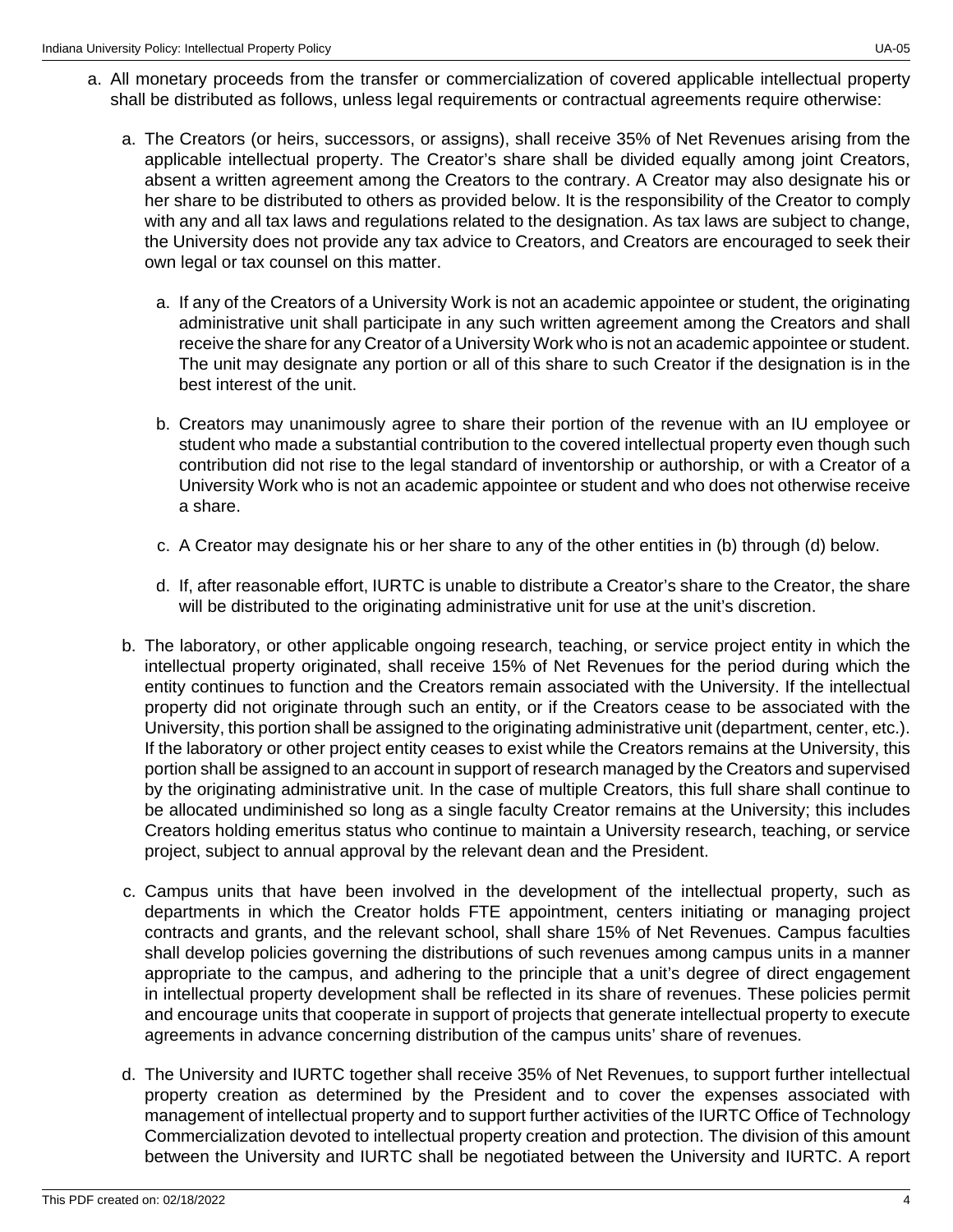shall be made annually to the Intellectual Property Policy Council on the division of revenues and the activities of the University and IURTC in support of intellectual property creation and protection.

|                                                          | <b>Creato</b><br><b>Net</b><br>Revenue | Labs<br>etc. | Camp<br>Unit | <b>Univer</b> | <b>IURTC</b> |
|----------------------------------------------------------|----------------------------------------|--------------|--------------|---------------|--------------|
| $\! =$<br>gr <sub>0</sub><br>LE<br>leg<br>fe<br>an<br>ex | 35%                                    | 15%          | 15%          |               | 35%          |

b. In the absence of a written agreement among the Creators to the contrary, multiple Creators shall receive portions of the Creator's share of revenue, and cases involving multiple laboratories, units, schools, and the like shall receive the same percentage as their respective Creators receive.

## B. **Equity Interests**

- a. IURTC may negotiate equity interests in lieu of or in addition to monetary consideration as a part of an agreement between IURTC and an external entity relating to intellectual property. Such negotiations shall comply with federal and state statutes, University policies on conflicts of interest and commitment, and other applicable University policies.
- b. IURTC shall own the equity interests. If and when monetary proceeds are generated by the sale of equity interests, those proceeds shall be distributed according to the policies set forth above for revenue distribution. IURTC does not act as a fiduciary for any Creator concerning equity interests or other nonmonetary consideration received under the terms of this policy and no Creator shall have any interest in, or legal right to, such equity interests or non-monetary consideration.
- c. A Creator may propose to IURTC an equity interest in the intellectual property in exchange for his or her own distribution (all other distributions being proportionately increased). IURTC shall negotiate with the Creator in good faith; however, it is not required to reach agreement with the Creator for an arrangement other than the equity and distribution arrangements in the prior paragraphs.

## **3. Dispute Resolution**

- A. All appeals of decisions of the University or IURTC under this policy will be referred to the Intellectual Property Policy Council.
- B. The Intellectual Property Policy Council shall consist of
	- a. Six faculty members, selected as follows:
		- a. two faculty members appointed annually—one by the IUPUI Faculty Council Executive Committee and one by the Bloomington Faculty Council Executive Committee—from the membership of campus Research Affairs Committees or other relevant standing committees of the Councils;
		- b. one faculty member from a regional campus shall be appointed annually by the UFC Executive Committee.
		- c. two at-large faculty members appointed by the University Faculty Council Executive Committee, in consultation with the President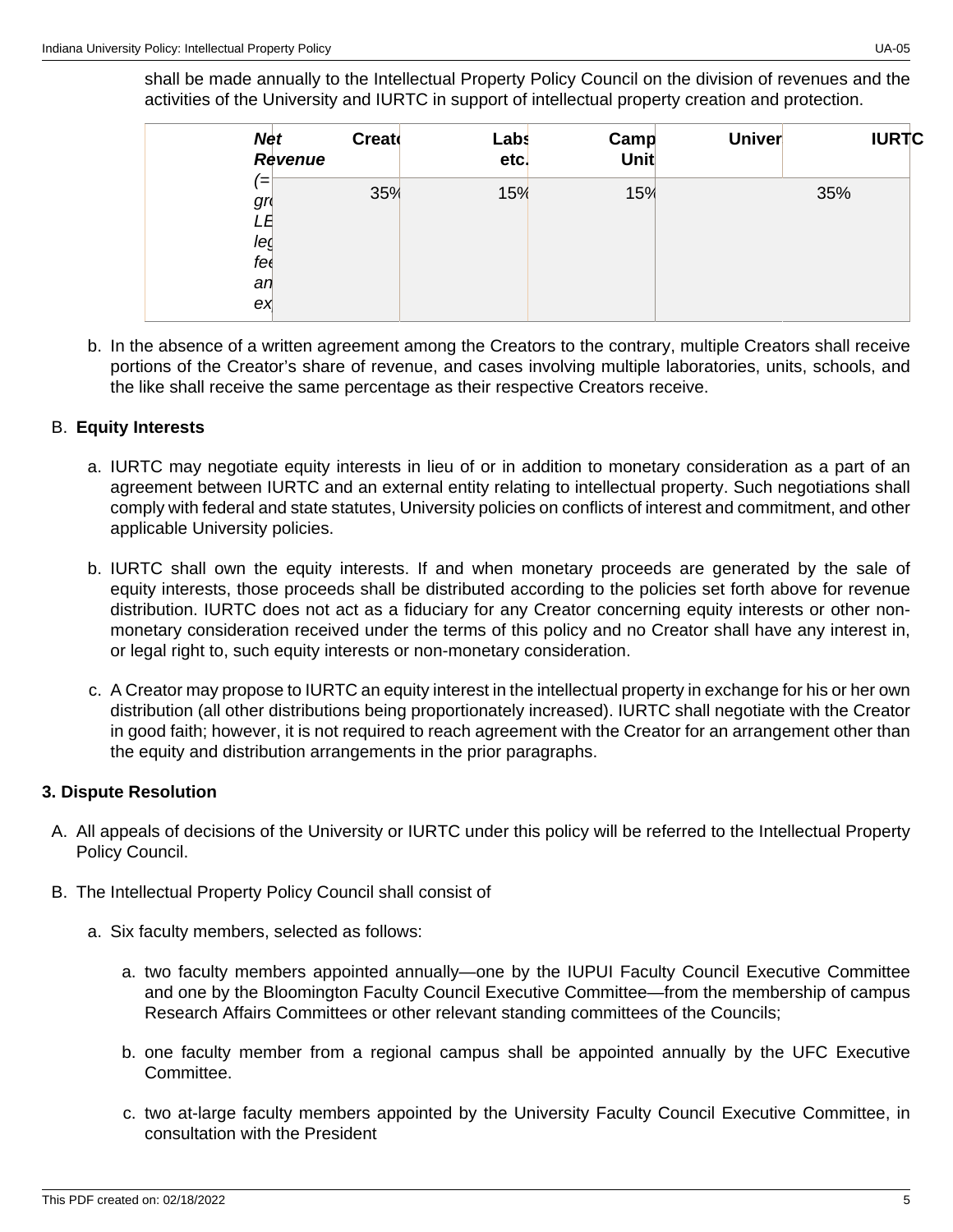- b. The associate deans for research or equivalent from:
	- a. the School of Medicine;
	- b. the College of Arts and Sciences; and
	- c. two other schools—one each from the Indianapolis and Bloomington campuses—designated annually by the President.
- C. Creators may appeal actions or decisions of the University or IURTC within thirty (30) days after the action or decision, unless good cause is shown for delay. The Council shall make a determination within thirty (30) days of the appeal. The University, the IURTC, or the Creators may appeal the Council's determination to the President, whose decision will be final. The President shall submit a report to the Council explaining the basis for his or her decision.

## **4. Implementation**

- A. This policy is to be interpreted and implemented so as to avoid infringement on academic freedom or restrictions on the ability of researchers to publish and present the results of their research.
- B. Intellectual Property Policy Council
	- a. The University or IURTC (as appropriate) shall consult with the Intellectual Property Policy Council in developing implementation policies for this policy. The University or IURTC may request a recommendation from the Intellectual Property Policy Council regarding the disposition of the intellectual property.
	- b. All exceptions to the terms of this policy shall require the written consent of the President, after consultation with the heads of directly affected units and schools, the chair of the Intellectual Property Policy Council or his or her designee, and the Creators. Individual agreements among parties concerning the distribution and relinquishing of rights or revenues are not exceptions under this policy.
	- c. The Intellectual Property Policy Council shall submit a written summary of its activities annually to the University Faculty Council and shall specifically address the effectiveness of the University and IURTC in utilizing the revenues that it receives under this policy to serve the interests of Creators and the University.
- C. Written agreements related to revenue distributions, licenses, and exemptions that were executed prior to the effective date of this policy shall not be affected by this policy.
- D. The Office of the Vice President and General Counsel is the only source of legal advice within the University and shall only provide legal advice to the University, not to individual authors with respect to works in which they own the copyright. IURTC directs all intellectual property litigation under this policy on behalf of the University.
- E. The President and the Creators may by written agreement modify the terms of ownership and distribution of revenues.
- F. This policy takes effect on April 11, 2013, and replaces the intellectual property policies adopted by the Board of Trustees on July 1, 2008 and May 9, 1997. For Copyrightable Intellectual Property, the effective date shall be determined as the date of the creation of the work in its final form. For Patentable Intellectual Property, the effective date shall be determined as the date that the work was or should have been disclosed as required by this policy.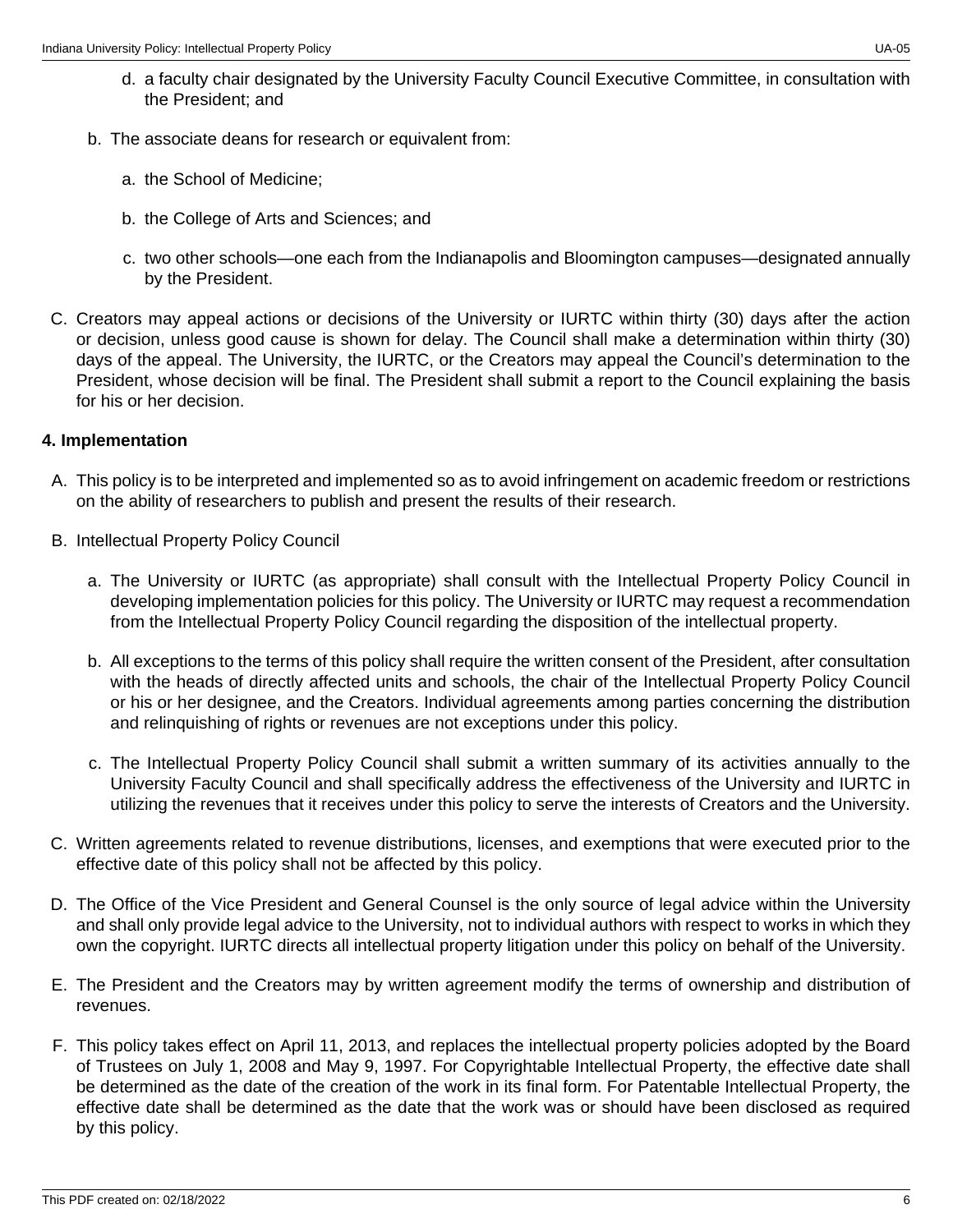G. The Intellectual Property Policy Council shall assess the effectiveness of this policy and the appropriateness of its revenue distribution at intervals of not more than five years. It shall report its findings to the University Faculty Council and the President.

## **Definitions**

- A. "Creators" are any persons who create intellectual property using University resources.
- B. "Indiana University" and "University" refer to Indiana University or to its subdivisions,as appropriate
- C. "President" means the President of Indiana University or his or her designee.
- D. The "Indiana University Research and Technology Corporation" ("IURTC") is the organization assigned by Indiana University to hold and manage the University's intellectual property. References to IURTC include its offices and subdivisions, and include any successor organization.
- E. "Externally Funded Works" are copyrightable works resulting from funds given to the University by external sources.
- F. "Patentable Intellectual Property" describes inventions, discoveries, and manufacturing designs that have been conceived or first actually reduced to practice, and are novel, useful, and non-obvious, and therefore likely to be subject to protection under United States patent law.
- G. "Copyrightable Intellectual Property" describes original works of authorship that have been fixed in a tangible medium of expression, including books, articles, artwork, music, software, traditional or electronic correspondence, and instructional materials (including online instructional materials), that are likely to be subject to protection under United States copyright law.
- H. "Traditional Works of Scholarship" are Copyrightable Intellectual Property that are scholarly and creative works regardless of their form, other than Patentable Intellectual Property, which are created by academic appointees or students, and which have not been the subject of Exceptional University Support or external contracts or grants. Examples of Traditional Works of Scholarship include scholarly publications, journal articles, research bulletins, monographs, books, play scripts, theatrical productions, poems, works of music and art, instructional materials, and non-patentable software.
- I. "University Works" are Copyrightable Intellectual Property (including Online Instructional Materials) that:
	- a. have been specifically commissioned by a University office, and, except as expressly provided otherwise in a written agreement, include recordings (whether audio, video, audiovisual, film, or other media) of performances, presentations, talks, or other educational or extracurricular activities of University students, faculty, staff, visitors, and/or third parties, that are made by or at the request of the University;
	- b. have been created by University employees who are not academic appointees;
	- c. have been developed with Exceptional University Support; or
	- d. constitute Externally Funded Works.
- J. "Exceptional University Support"
	- a. Exceptional University Support is financial or other support for research and teaching activities that exceeds the norm for a faculty member or student's research or for teaching in his or her field or department.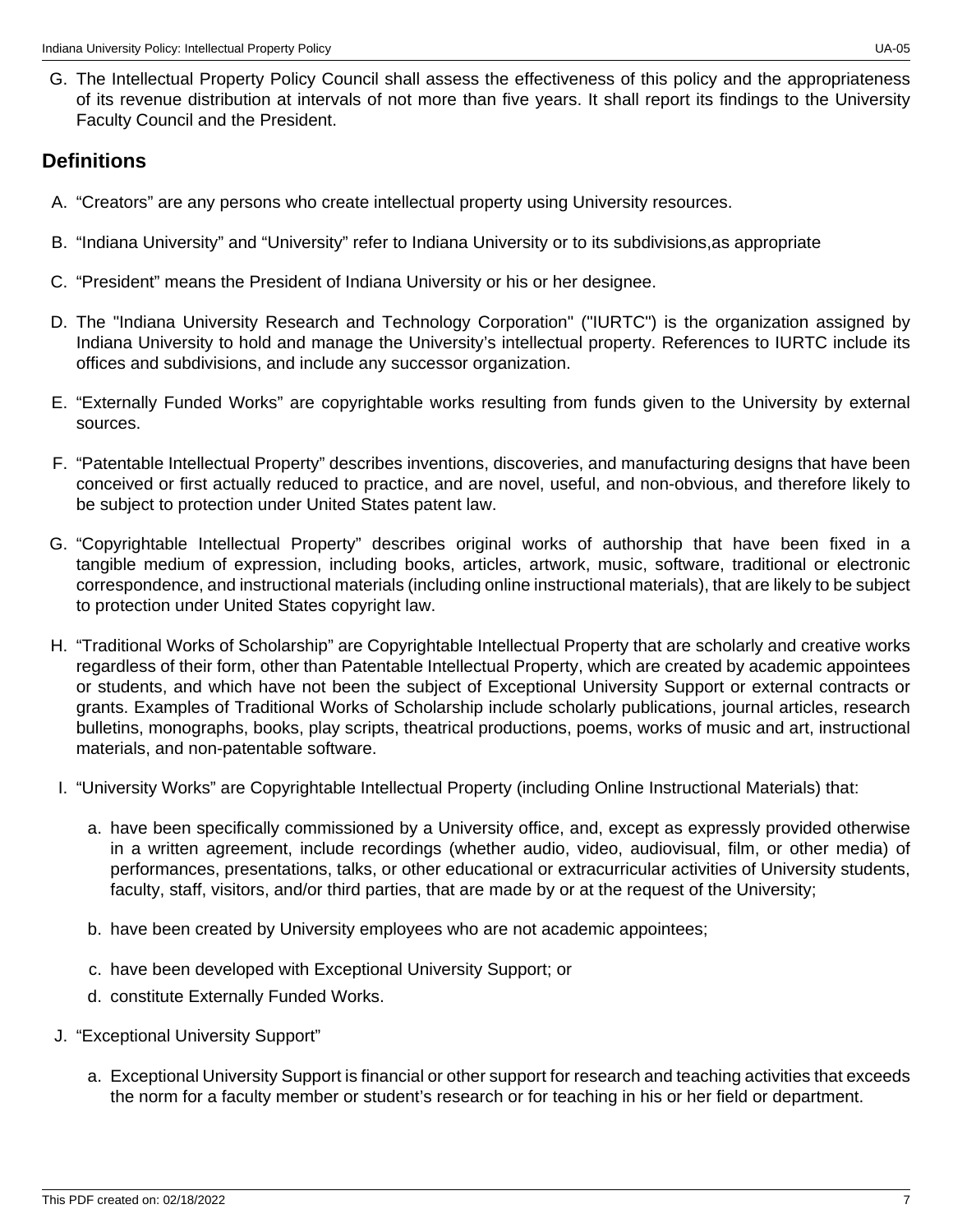- b. No support shall be deemed Exceptional University Support in the absence of a written agreement between the University and the Creators that specifies ownership of copyright in all resulting works and the allocation of associated rights.
- c. Exceptional University Support does not include:
	- a. sabbatical funding;
	- b. the award of competitive internal research or teaching grants, unless provided for in writing as outlined in (ii) above;
	- c. ordinary library services;
	- d. ordinary clerical or administrative support;
	- e. office or laboratory supplies and equipment;
	- f. funding for endowed chairs; or
	- g. merely assigning a faculty member to teach a course that uses instructional materials that are provided to students electronically, including through the internet.
- d. For Online Instruction, Exceptional University Support does not include:
	- a. ordinary use of University servers and software platforms;
	- b. basic instruction in web composing;
	- c. basic orientation to the operation of Online Instructional techniques and processes;
	- d. occasional technical troubleshooting assistance; and
	- e. consultation with relevant University offices with respect to the Creator's rights under this Policy
- e. For Online Instruction, Exceptional University Support includes:
	- a. provision of designated technical assistance, such as audio-visual department personnel or a qualified graduate assistant, to assist development of an online course, or provision of specialized software or hardware purchased for a particular online project, or provision of other technical services commissioned from a third party to assist with a particular online project which exceeds normal University support for traditional courses, or
	- b. commissioned by the University by the provision of release time or other compensation to a faculty member as an adjustment to normal assigned duties for the purpose of creating an online course, which exceeds normal University support for traditional courses.
- K. "Online Instruction" means instruction that is distributed to students primarily through the internet, including credit-bearing and non-credit bearing academic programs and courses, and instructional innovations such as masive open online courses ("MOOCs") and "badges."
- L. "Online Instructional Materials" are works, including courseware, that are created and distributed in connection with Online Instruction.